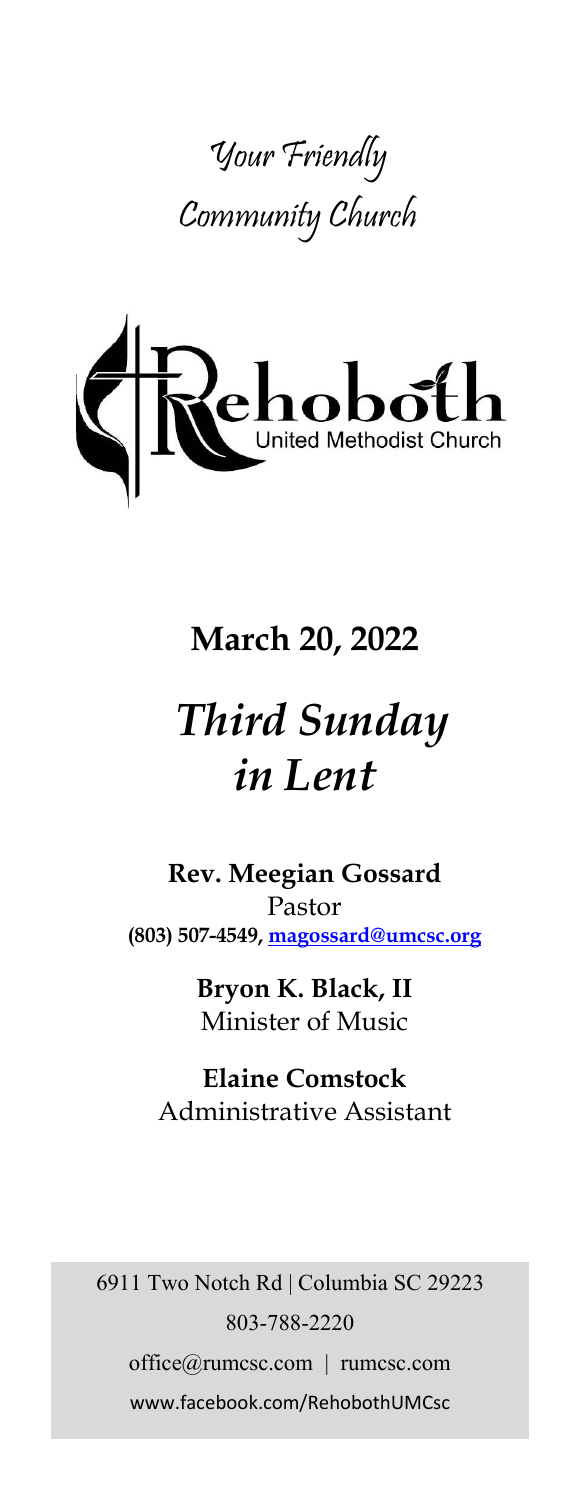#### **ORDER OF WORSHIP**

**PRELUDE** "I Love You, Lord"

# **WELCOME**

 **& ANNOUNCEMENTS** Jan Smith

#### **\*CALL TO WORSHIP**

Leader: Seek the Lord while God is to be found. **People: Call upon God while God is near!** Leader: Repent of unrighteous ways. **People: It is never too late to turn to God!** Leader: Get rid of evil thoughts. **People: Let us turn to God, that God may have mercy on us!** Leader: For God will pardon our sins and cleanse us of our transgressions. **People: We will praise God for the new life we have found!**

#### **\*HYMN FWS #2106**

"When Jesus Wept"

#### **\*PRAYER OF THE DAY**

**Gracious and eternal God, you call us into a new way of being, and give us so many second chances in life. May your love wash over us, as we turn toward you from our sinful ways. Mold us as your people in new and powerful ways, that we may be true disciples of your Son, Jesus Christ, in whose name we pray. Amen.**

#### **CHILDREN'S MOMENT** Diane Horn

**PRAYER**

#### **THE LORD'S PRAYER:**

**Our Father, Who art in Heaven, hallowed be Thy name, Thy kingdom come, Thy will be done, on Earth as it is in Heaven. Give us this day our daily bread and forgive us our trespasses as we forgive those who trespass against us. And lead us not into temptation but deliver us from evil, for Thine is the kingdom, and the power and the glory forever. Amen.** 

#### **OFFERING**

**OFFERTORY ANTHEM RUMC Choir** "Jesus, Lover of My Soul"

**\*DOXOLOGY UMH #95**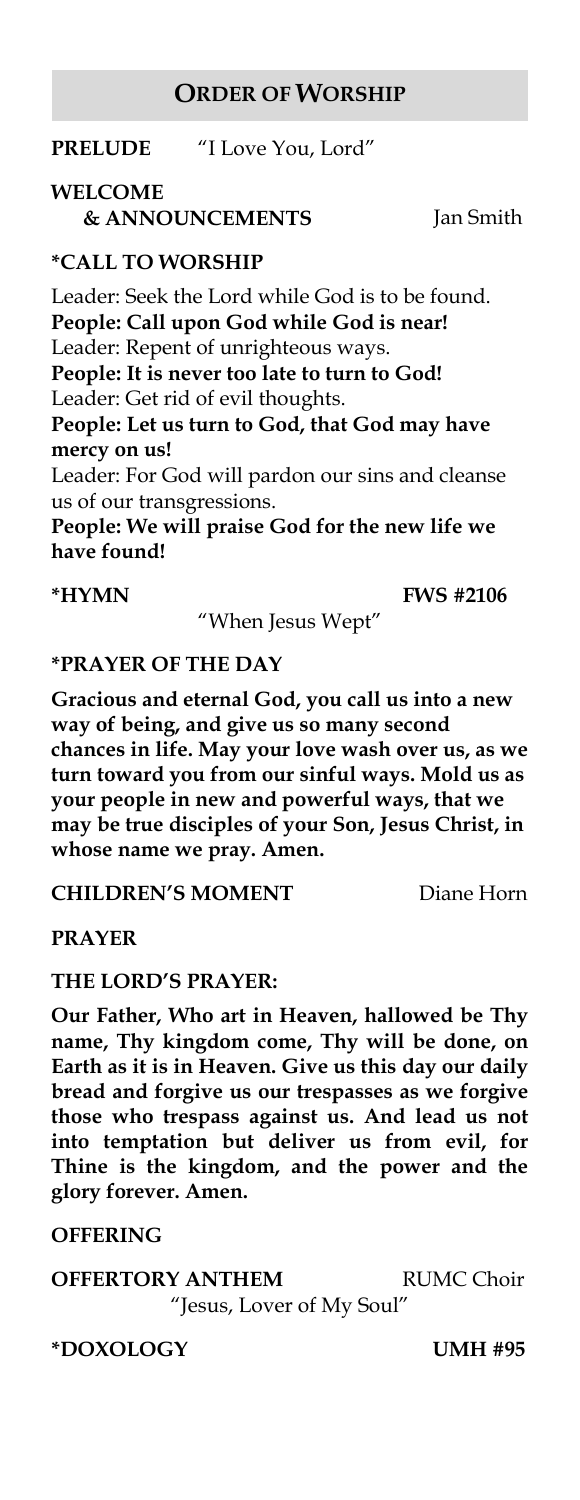Acts 3:1-11

#### **SERMON** Rev. Dr. Donnie Bates

#### **\*HYMN OF INVITATION UMH #452**  "My Faith Looks Up to Thee"

#### **INVITATION TO CHRISTIAN DISCIPLESHIP**

The altar is open for prayer. If you would like the pastor to pray with you, please so indicate. The doors of our church are open if anyone wants to join by profession of faith or by transfer.

#### **\*BENEDICTION**

#### AMEN RESPONSE #898

#### **POSTLUDE**

*\*Please stand as you are able.*

### **WELCOME GUESTS**

We welcome you to our worship service this morning. If you are visiting, please complete a visitor's card located in your pew and place it in the offering plate.

Thank you to Rev. Donnie Bates for delivering our sermon today as Pastor Meegian continues to recover.

Easter is coming, and it's time to order your lilies. The deadline is Sunday, March 27, and the cost is \$15.00 each. Order forms are available in the narthex.

The Easter Bunny is coming! An Easter egg hunt will be held on Saturday, April 2, from 2 – 4 pm. If you would like to donate money for refreshments, candy for the eggs, or volunteer to help, please see Tiffany Phillips.

> "The Week That Changed the World" Easter Drive-Thru Drama April 8 & 9 from 7–8:30 pm. **We need your help!**